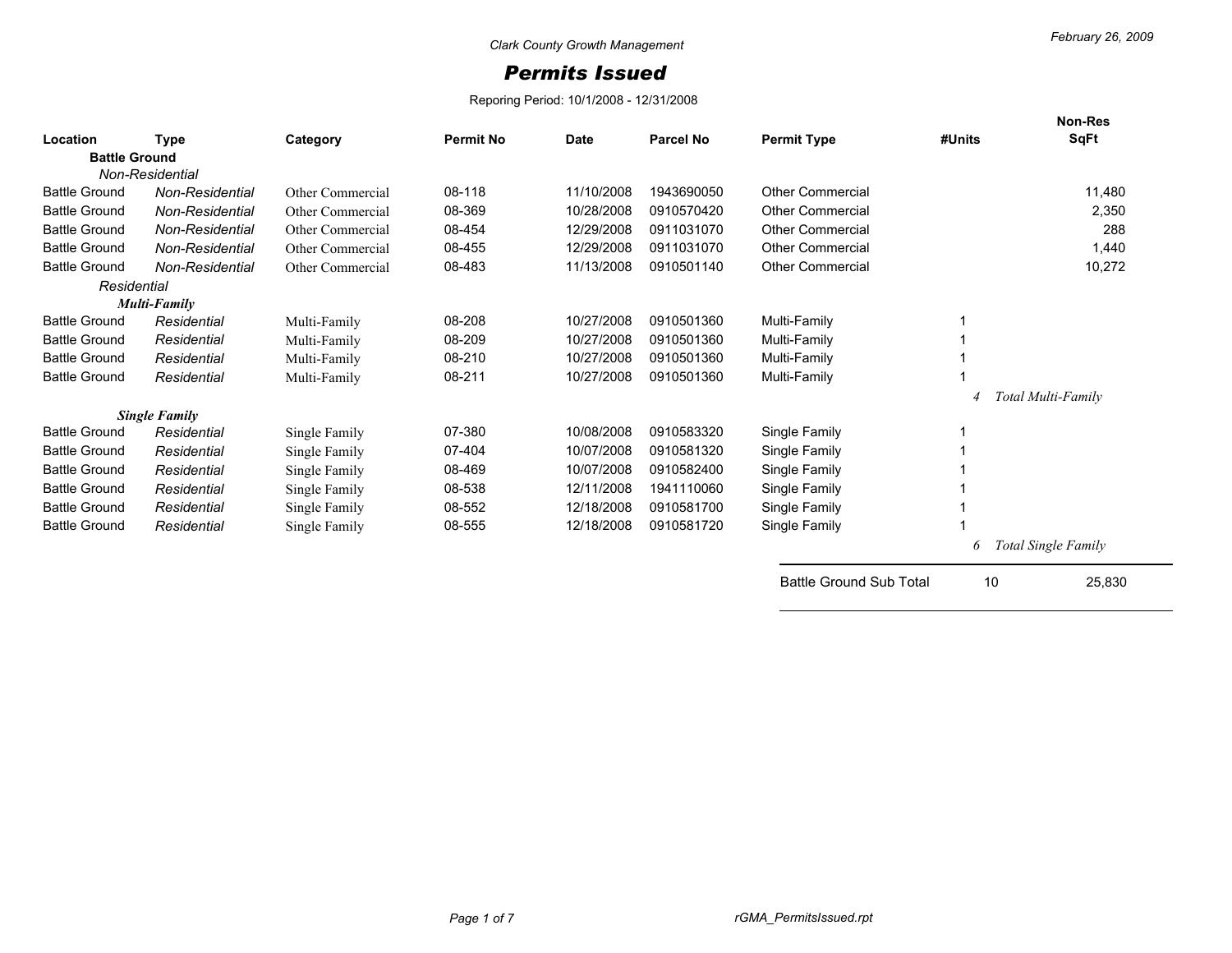|          |                        |                  |                  |             |                  |                         |        | Non-Res                    |
|----------|------------------------|------------------|------------------|-------------|------------------|-------------------------|--------|----------------------------|
| Location | <b>Type</b><br>Camas   | Category         | <b>Permit No</b> | <b>Date</b> | <b>Parcel No</b> | <b>Permit Type</b>      | #Units | <b>SqFt</b>                |
|          | Non-Residential        |                  |                  |             |                  |                         |        |                            |
| Camas    | <b>Non-Residential</b> | Other Commercial | 200800526        | 11/03/2008  | 1274980000       | <b>Other Commercial</b> |        | 290                        |
|          | Residential            |                  |                  |             |                  |                         |        |                            |
|          | <b>Single Family</b>   |                  |                  |             |                  |                         |        |                            |
| Camas    | Residential            | Single Family    | 200800271        | 10/02/2008  | 1776632900       | Single Family           | 1      |                            |
| Camas    | Residential            | Single Family    | 200800272        | 10/02/2008  | 1776632920       | Single Family           | 1      |                            |
| Camas    | Residential            | Single Family    | 200800403        | 10/20/2008  | 0819583260       | Single Family           |        |                            |
| Camas    | Residential            | Single Family    | 200800445        | 10/16/2008  | 1271660000       | Single Family           |        |                            |
| Camas    | Residential            | Single Family    | 200800467        | 12/02/2008  | 1271470060       | Single Family           |        |                            |
| Camas    | Residential            | Single Family    | 200800488        | 10/17/2008  | 0819582700       | Single Family           |        |                            |
| Camas    | Residential            | Single Family    | 200800489        | 10/17/2008  | 0819582720       | Single Family           |        |                            |
| Camas    | Residential            | Single Family    | 200800528        | 10/02/2008  | 1248173820       | Single Family           | 1      |                            |
| Camas    | Residential            | Single Family    | 200800529        | 10/02/2008  | 1248173000       | Single Family           | 1      |                            |
| Camas    | Residential            | Single Family    | 200800538        | 10/17/2008  | 0831440600       | Single Family           | 1      |                            |
| Camas    | Residential            | Single Family    | 200800549        | 10/20/2008  | 1776633180       | Single Family           | 1      |                            |
| Camas    | Residential            | Single Family    | 200800570        | 10/27/2008  | 0849210860       | Single Family           | 1      |                            |
| Camas    | Residential            | Single Family    | 200800593        | 10/20/2008  | 1776631800       | Single Family           | 1      |                            |
| Camas    | Residential            | Single Family    | 200800594        | 10/20/2008  | 1776631860       | Single Family           | 1      |                            |
| Camas    | Residential            | Single Family    | 200800595        | 10/20/2008  | 1776631840       | Single Family           |        |                            |
| Camas    | Residential            | Single Family    | 200800596        | 10/20/2008  | 1776631820       | Single Family           |        |                            |
| Camas    | Residential            | Single Family    | 200800597        | 10/20/2008  | 1776631780       | Single Family           |        |                            |
| Camas    | Residential            | Single Family    | 200800598        | 10/20/2008  | 1776631880       | Single Family           |        |                            |
| Camas    | Residential            | Single Family    | 200800609        | 10/31/2008  | 1248172700       | Single Family           |        |                            |
| Camas    | Residential            | Single Family    | 200800610        | 11/05/2008  | 1776630380       | Single Family           |        |                            |
| Camas    | Residential            | Single Family    | 200800611        | 11/05/2008  | 1776630400       | Single Family           |        |                            |
| Camas    | Residential            | Single Family    | 200800612        | 11/05/2008  | 1776630460       | Single Family           | 1      |                            |
| Camas    | Residential            | Single Family    | 200800613        | 11/05/2008  | 1776630420       | Single Family           | 1      |                            |
| Camas    | Residential            | Single Family    | 200800614        | 11/05/2008  | 1776630480       | Single Family           | 1      |                            |
| Camas    | Residential            | Single Family    | 200800615        | 11/05/2008  | 1776630440       | Single Family           |        |                            |
| Camas    | Residential            | Single Family    | 200800617        | 11/05/2008  | 1776630500       | Single Family           |        |                            |
| Camas    | Residential            | Single Family    | 200800618        | 11/05/2008  | 1776630520       | Single Family           |        |                            |
| Camas    | Residential            | Single Family    | 200800633        | 11/24/2008  | 0849211660       | Single Family           |        |                            |
|          |                        |                  |                  |             |                  |                         | 28     | <b>Total Single Family</b> |

Camas Sub Total 28 290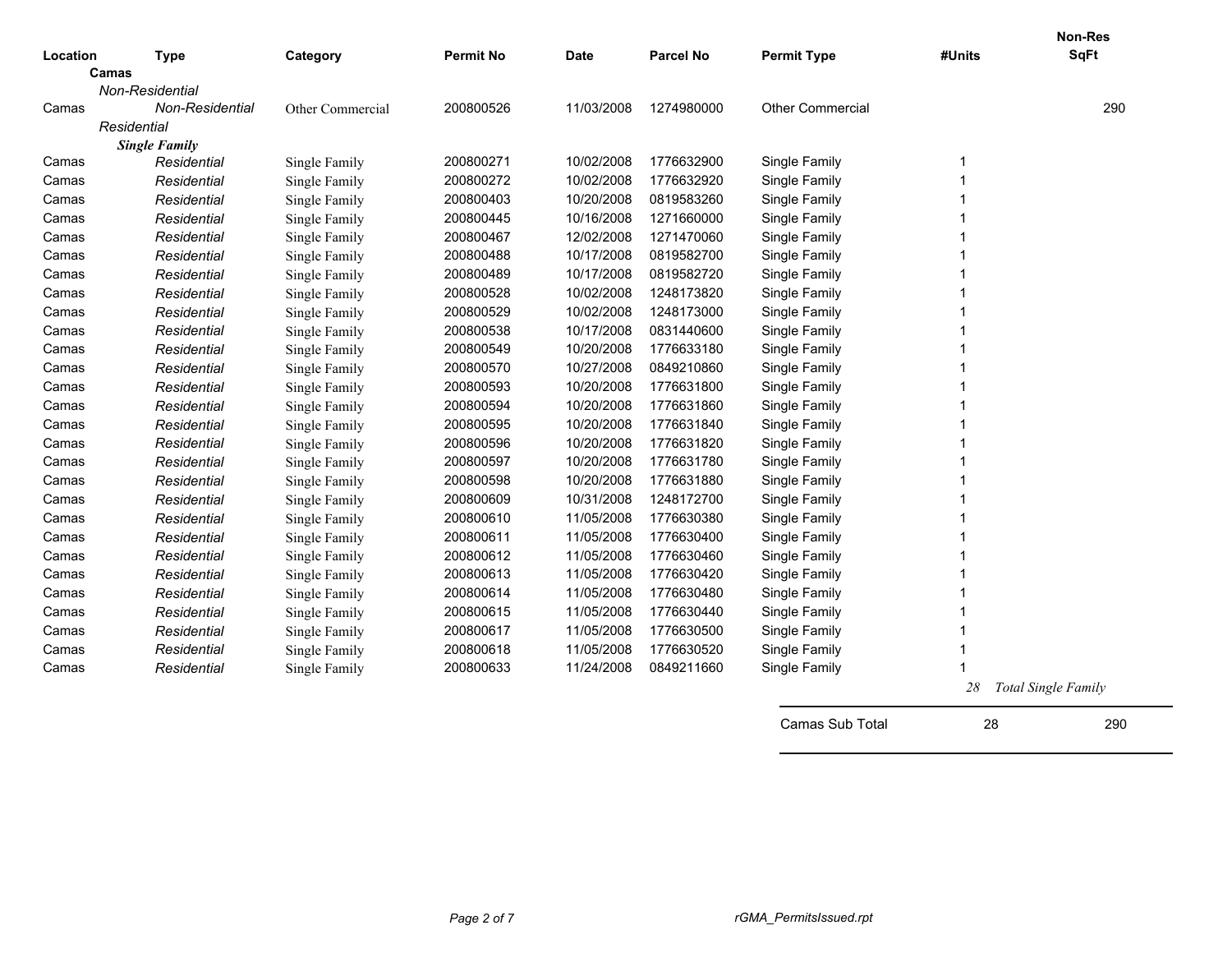| Category      | <b>Permit No</b> | <b>Date</b> | <b>Parcel No</b> | <b>Permit Type</b>   | #Units        | <b>Non-Res</b><br><b>SqFt</b> |
|---------------|------------------|-------------|------------------|----------------------|---------------|-------------------------------|
|               |                  |             |                  |                      |               |                               |
|               |                  |             |                  |                      |               |                               |
|               | BLD-08-0107      | 12/01/2008  | 2160440660       |                      |               |                               |
| Single Family | BLD-08-0110      | 12/08/2008  | 0694440000       | Single Family        |               |                               |
|               |                  |             |                  |                      |               | 2 Total Single Family         |
|               |                  |             |                  | Ridgefield Sub Total | ⌒<br>▵        | 0                             |
|               | Single Family    |             |                  |                      | Single Family |                               |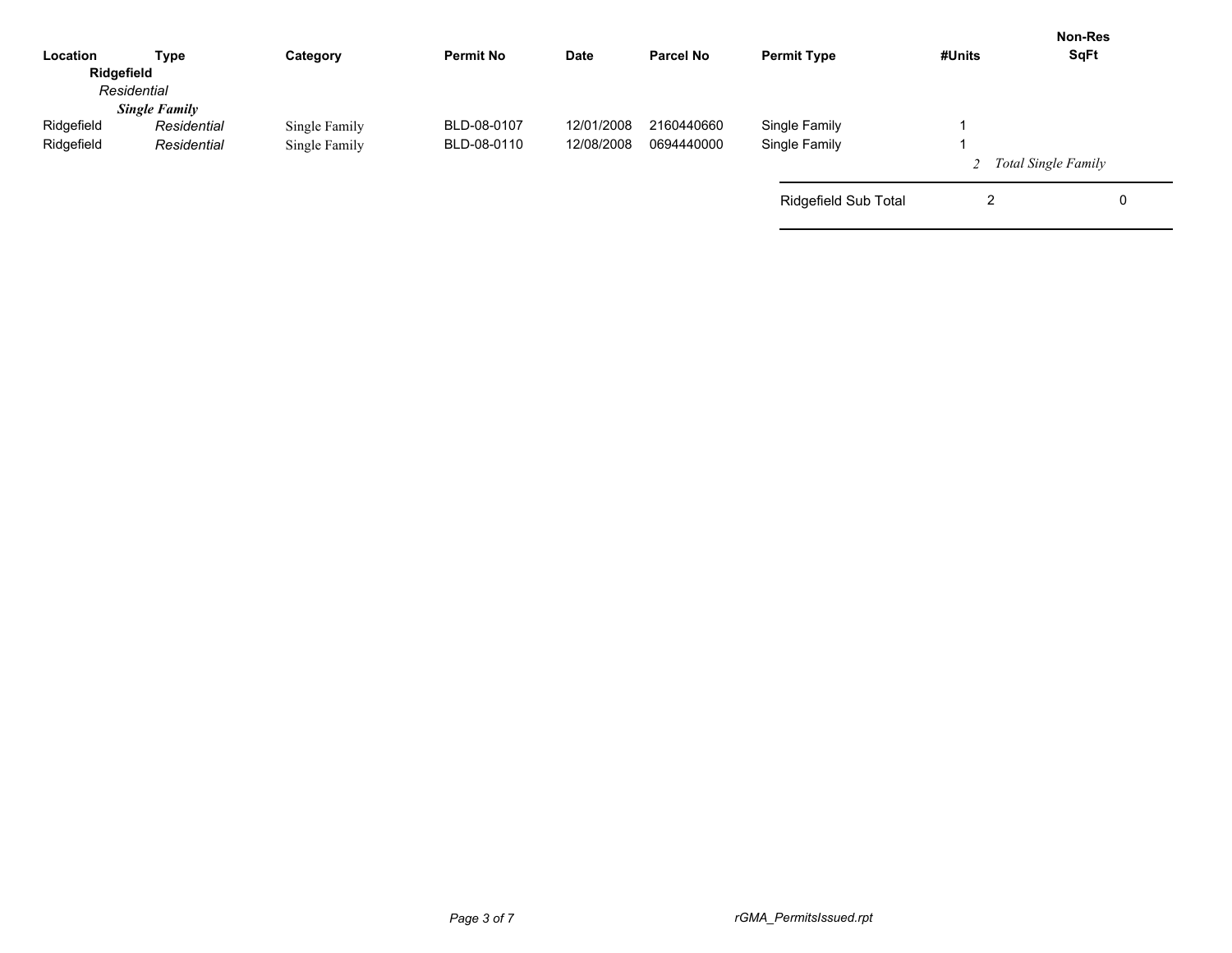|           |                      |                   |                  |            |            |                          |                  | <b>Non-Res</b>     |
|-----------|----------------------|-------------------|------------------|------------|------------|--------------------------|------------------|--------------------|
| Location  | <b>Type</b>          | Category          | <b>Permit No</b> | Date       | Parcel No  | <b>Permit Type</b>       | #Units           | <b>SqFt</b>        |
| Vancouver |                      |                   |                  |            |            |                          |                  |                    |
|           | Non-Residential      |                   |                  |            |            |                          |                  |                    |
| Vancouver | Non-Residential      | Commercial Retail | COM2008-00155    | 12/19/2008 | 1258470030 | <b>Commercial Retail</b> |                  | 11,087             |
| Vancouver | Non-Residential      | Commercial Retail | COM2008-00382    | 11/07/2008 | 1763770000 | <b>Commercial Retail</b> |                  | 330,813            |
| Vancouver | Non-Residential      | Commercial Retail | COM2008-00383    | 11/07/2008 | 1763770000 | <b>Commercial Retail</b> |                  | 330,813            |
| Vancouver | Non-Residential      | Commercial Retail | COM2008-00463    | 10/10/2008 | 1647390050 | <b>Commercial Retail</b> |                  | 632,086            |
| Vancouver | Non-Residential      | Office            | COM2008-00518    | 11/26/2008 | 0379101860 | Office                   |                  | 5,000              |
| Vancouver | Non-Residential      | Other Commercial  | COM2008-00274    | 10/20/2008 | 1774380000 | <b>Other Commercial</b>  |                  | 840                |
| Vancouver | Non-Residential      | Other Commercial  | COM2008-00416    | 10/16/2008 | 1763670000 | Other Commercial         |                  | 92,250             |
|           | Residential          |                   |                  |            |            |                          |                  |                    |
|           | <b>Multi-Family</b>  |                   |                  |            |            |                          |                  |                    |
| Vancouver | Residential          | Duplex            | SFR2008-00291    | 10/22/2008 | 1653890020 | Duplex                   | $\overline{c}$   |                    |
| Vancouver | Residential          | Multi-Family      | MFR2008-00118    | 10/20/2008 | 1774380000 | Multi-Family             | 6                |                    |
| Vancouver | Residential          | Multi-Family      | MFR2008-00122    | 10/20/2008 | 1774380000 | Multi-Family             | 15               |                    |
| Vancouver | Residential          | Multi-Family      | MFR2008-00125    | 10/20/2008 | 1774380000 | Multi-Family             | $\boldsymbol{9}$ |                    |
| Vancouver | Residential          | Multi-Family      | MFR2008-00127    | 10/20/2008 | 1774380000 | Multi-Family             | 14               |                    |
| Vancouver | Residential          | Multi-Family      | MFR2008-00132    | 10/20/2008 | 1774380000 | Multi-Family             | 10               |                    |
| Vancouver | Residential          | Multi-Family      | MFR2008-00136    | 10/20/2008 | 1774380000 | Multi-Family             | 8                |                    |
| Vancouver | Residential          | Multi-Family      | MFR2008-00139    | 10/20/2008 | 1774380000 | Multi-Family             | 10               |                    |
| Vancouver | Residential          | Multi-Family      | MFR2008-00140    | 10/20/2008 | 1774380000 | Multi-Family             | $\overline{4}$   |                    |
|           |                      |                   |                  |            |            |                          | 78               | Total Multi-Family |
|           | <b>Single Family</b> |                   |                  |            |            |                          |                  |                    |
| Vancouver | Residential          | Additions         | RES2008-00133    | 12/02/2008 | 1084900500 | Additions                |                  |                    |
| Vancouver | Residential          | Single Family     | SFR2007-00424    | 11/04/2008 | 0623700000 | Single Family            |                  |                    |
| Vancouver | Residential          | Single Family     | SFR2008-00110    | 10/17/2008 | 1497520250 | Single Family            |                  |                    |
| Vancouver | Residential          | Single Family     | SFR2008-00113    | 10/17/2008 | 1497520260 | Single Family            |                  |                    |
| Vancouver | Residential          | Single Family     | SFR2008-00173    | 10/01/2008 | 1637631840 | Single Family            |                  |                    |
| Vancouver | Residential          | Single Family     | SFR2008-00174    | 10/01/2008 | 1637631860 | Single Family            |                  |                    |
| Vancouver | Residential          | Single Family     | SFR2008-00259    | 11/10/2008 | 1623780040 | Single Family            |                  |                    |
| Vancouver | Residential          | Single Family     | SFR2008-00260    | 11/20/2008 | 1623780100 | Single Family            |                  |                    |
| Vancouver | Residential          | Single Family     | SFR2008-00273    | 10/02/2008 | 1101850020 | Single Family            |                  |                    |
| Vancouver | Residential          | Single Family     | SFR2008-00274    | 10/02/2008 | 1101850030 | Single Family            |                  |                    |
| Vancouver | Residential          | Single Family     | SFR2008-00275    | 10/07/2008 | 1101850040 | Single Family            |                  |                    |
| Vancouver | Residential          | Single Family     | SFR2008-00276    | 10/07/2008 | 1101850060 | Single Family            |                  |                    |
| Vancouver | Residential          | Single Family     | SFR2008-00282    | 10/03/2008 | 1624340100 | Single Family            |                  |                    |
| Vancouver | Residential          | Single Family     | SFR2008-00283    | 10/03/2008 | 1624340000 | Single Family            |                  |                    |
| Vancouver | Residential          | Single Family     | SFR2008-00289    | 10/16/2008 | 1626720080 | Single Family            |                  |                    |
| Vancouver | Residential          | Single Family     | SFR2008-00290    | 10/27/2008 | 1626720100 | Single Family            |                  |                    |
| Vancouver | Residential          | Single Family     | SFR2008-00292    | 10/27/2008 | 1637670050 | Single Family            |                  |                    |
| Vancouver | Residential          | Single Family     | SFR2008-00293    | 10/22/2008 | 1626720180 | Single Family            |                  |                    |
| Vancouver | Residential          | Single Family     | SFR2008-00294    | 10/08/2008 | 1640970300 | Single Family            |                  |                    |
| Vancouver | Residential          | Single Family     | SFR2008-00300    | 11/04/2008 | 1640900160 | Single Family            |                  |                    |
| Vancouver | Residential          | Single Family     | SFR2008-00302    | 10/10/2008 | 1626720280 | Single Family            |                  |                    |
| Vancouver | Residential          | Single Family     | SFR2008-00303    | 10/20/2008 | 1637181620 | Single Family            |                  |                    |
|           |                      |                   |                  |            |            |                          |                  |                    |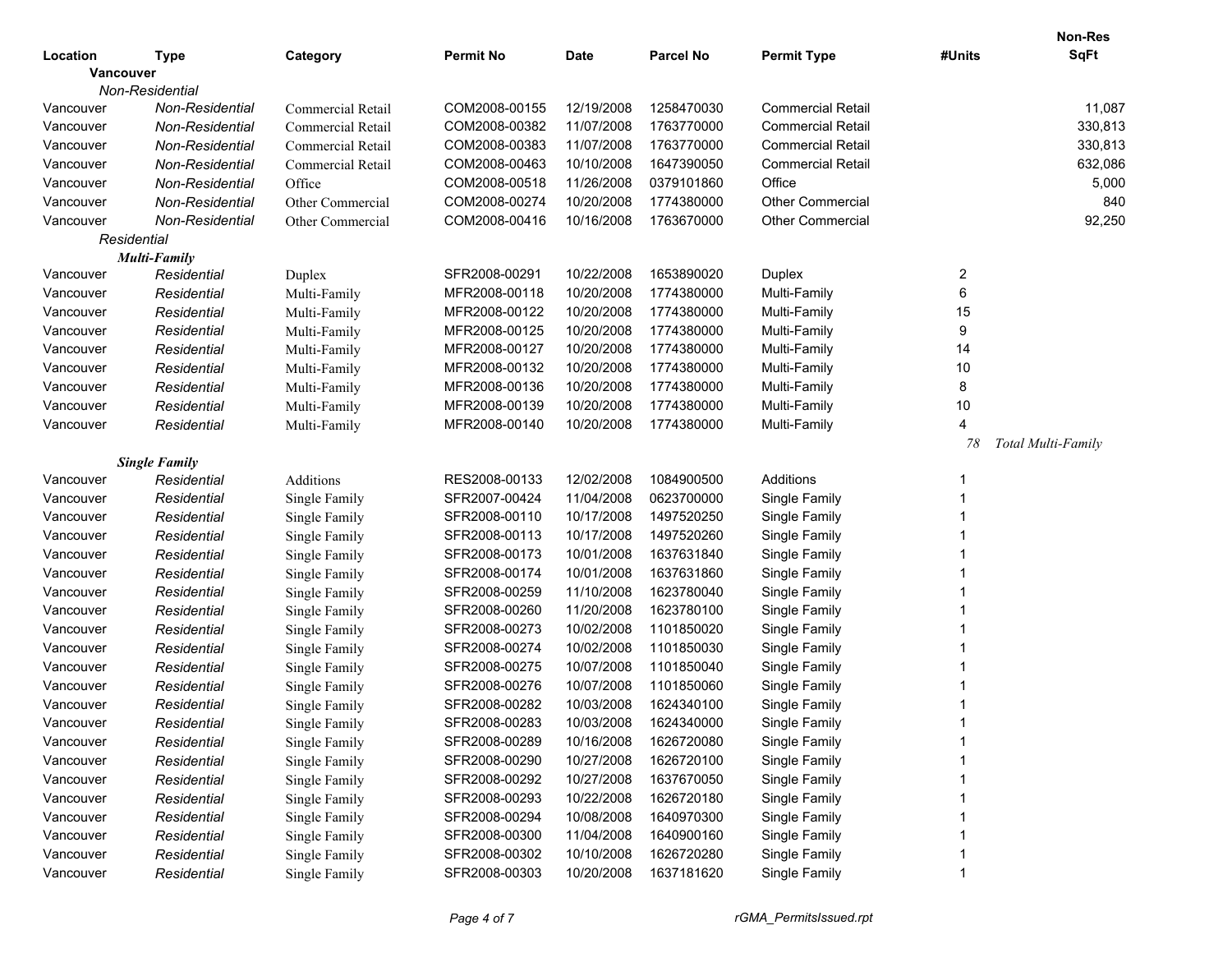|                                                             |                      |               |                  |             |            |                         |                            | <b>Non-Res</b>             |
|-------------------------------------------------------------|----------------------|---------------|------------------|-------------|------------|-------------------------|----------------------------|----------------------------|
| Location                                                    | <b>Type</b>          | Category      | <b>Permit No</b> | <b>Date</b> | Parcel No  | <b>Permit Type</b>      | #Units                     | <b>SqFt</b>                |
| <b>Vancouver</b><br>Residential                             |                      |               |                  |             |            |                         |                            |                            |
|                                                             | <b>Single Family</b> |               |                  |             |            |                         |                            |                            |
| Vancouver                                                   | Residential          | Single Family | SFR2008-00304    | 10/10/2008  | 1626720210 | Single Family           |                            |                            |
| Vancouver                                                   | Residential          | Single Family | SFR2008-00305    | 10/20/2008  | 1637181640 | Single Family           |                            |                            |
| Vancouver                                                   | Residential          | Single Family | SFR2008-00306    | 11/07/2008  | 1637181520 | Single Family           |                            |                            |
| Vancouver                                                   | Residential          | Single Family | SFR2008-00307    | 10/24/2008  | 0010170000 | Single Family           |                            |                            |
| Vancouver                                                   | Residential          | Single Family | SFR2008-00308    | 10/20/2008  | 1637181140 | Single Family           |                            |                            |
| Vancouver                                                   | Residential          | Single Family | SFR2008-00309    | 10/22/2008  | 1099360720 | Single Family           |                            |                            |
| Vancouver                                                   | Residential          | Single Family | SFR2008-00310    | 11/17/2008  | 1637181680 | Single Family           |                            |                            |
| Vancouver                                                   | Residential          | Single Family | SFR2008-00311    | 10/27/2008  | 1626720250 | Single Family           |                            |                            |
| Vancouver                                                   | Residential          | Single Family | SFR2008-00314    | 11/07/2008  | 1624340050 | Single Family           |                            |                            |
| Vancouver                                                   | Residential          | Single Family | SFR2008-00315    | 11/06/2008  | 1626720200 | Single Family           |                            |                            |
| Vancouver                                                   | Residential          | Single Family | SFR2008-00316    | 11/07/2008  | 1637181200 | Single Family           |                            |                            |
| Vancouver                                                   | Residential          | Single Family | SFR2008-00322    | 11/26/2008  | 1642560160 | Single Family           |                            |                            |
| Vancouver                                                   | Residential          | Single Family | SFR2008-00323    | 12/02/2008  | 1039300000 | Single Family           |                            |                            |
| Vancouver                                                   | Residential          |               | SFR2008-00325    | 12/04/2008  | 1642250100 | Single Family           |                            |                            |
| Vancouver                                                   | Residential          | Single Family | SFR2008-00326    | 12/05/2008  | 1626720130 | Single Family           |                            |                            |
| Vancouver                                                   | Residential          | Single Family | SFR2008-00330    | 12/26/2008  | 1642250040 | Single Family           |                            |                            |
| Vancouver                                                   | Residential          | Single Family | SFR2008-00332    | 12/22/2008  | 1642250080 | Single Family           |                            |                            |
|                                                             |                      | Single Family |                  |             |            |                         |                            |                            |
|                                                             |                      |               |                  |             |            |                         | 39                         | <b>Total Single Family</b> |
|                                                             |                      |               |                  |             |            | Vancouver Sub Total     | 117                        | 1,402,889                  |
| <b>Vancouver UGA</b><br>Residential<br><b>Single Family</b> |                      |               |                  |             |            |                         |                            |                            |
| Vancouver UC                                                | Residential          | Mobile Home   | MOH2008-00067    | 11/07/2008  | 1046660000 | Mobile Home             |                            |                            |
|                                                             |                      |               |                  |             |            |                         | <b>Total Single Family</b> |                            |
|                                                             |                      |               |                  |             |            | Vancouver UGA Sub Total |                            | 0                          |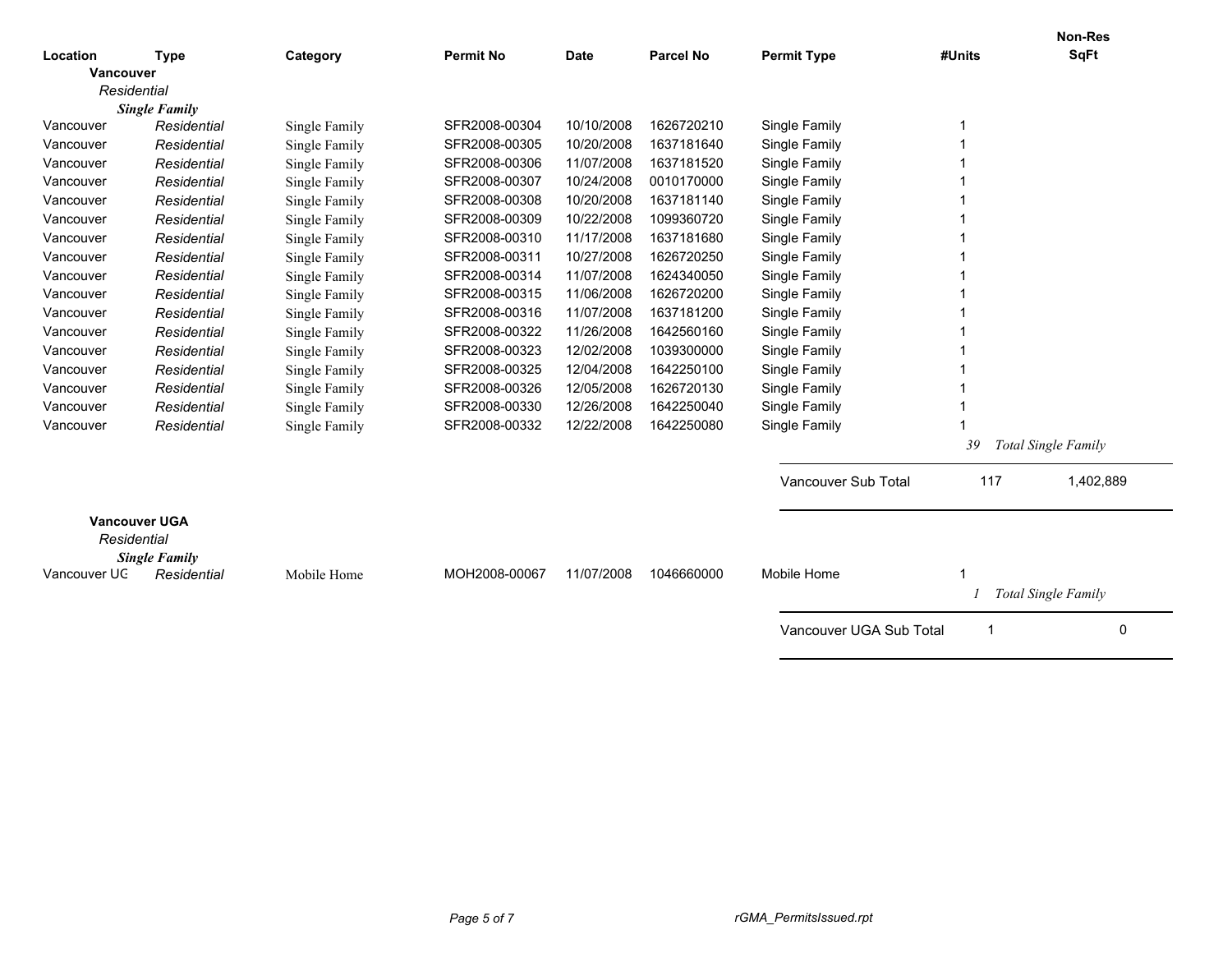| Location  | <b>Type</b>          | Category      | <b>Permit No</b> | Date       | <b>Parcel No</b> | <b>Permit Type</b>  | #Units                | <b>Non-Res</b><br><b>SqFt</b> |
|-----------|----------------------|---------------|------------------|------------|------------------|---------------------|-----------------------|-------------------------------|
| Washougal |                      |               |                  |            |                  |                     |                       |                               |
|           | Residential          |               |                  |            |                  |                     |                       |                               |
|           | <b>Single Family</b> |               |                  |            |                  |                     |                       |                               |
| Washougal | Residential          | Single Family | 08080055         | 10/01/2008 | 1300460680       | Single Family       |                       |                               |
| Washougal | Residential          | Single Family | 08090033         | 10/22/2008 | 1230070260       | Single Family       |                       |                               |
| Washougal | Residential          | Single Family | 08100039         | 11/14/2008 | 1325910820       | Single Family       |                       |                               |
| Washougal | Residential          | Single Family | 08110038         | 12/10/2008 | 0731560000       | Single Family       |                       |                               |
|           |                      |               |                  |            |                  |                     | 4 Total Single Family |                               |
|           |                      |               |                  |            |                  | Washougal Sub Total | 4                     |                               |